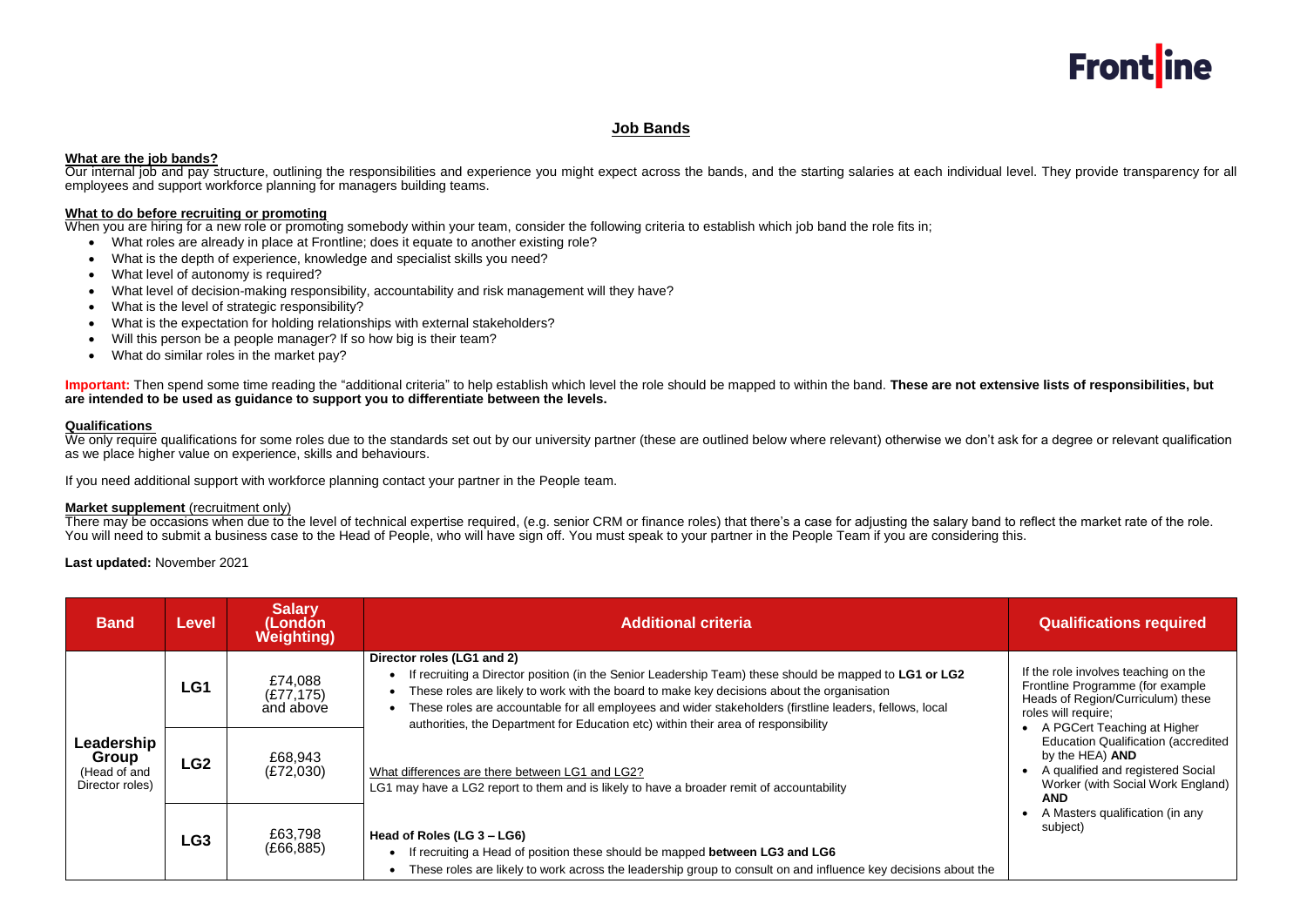|                | LG4            | £59,682<br>(E62,769)  | organisation<br>These roles are responsible for an entire remit or area of work<br>These roles will be responsible for the employees and wider stakeholders (firstline leaders, fellows, local<br>authorities, relationship with Department for Education etc) within their area of responsibility<br>These roles are responsible for teams/area of work budget (and may have additional budget holders within the                                                                                                   |
|----------------|----------------|-----------------------|----------------------------------------------------------------------------------------------------------------------------------------------------------------------------------------------------------------------------------------------------------------------------------------------------------------------------------------------------------------------------------------------------------------------------------------------------------------------------------------------------------------------|
|                | LG5            | £54,537<br>(E57, 624) | team)<br>What differences are there between LG3 - LG6<br>The higher levels (i.e. LG3) could have various sub teams responsible for an area work                                                                                                                                                                                                                                                                                                                                                                      |
|                | LG6            | £48,363<br>(E51, 450) | The breadth of individual responsibility and accountability (for example not just number of employees in their<br>team but the wider remit such as partner organisations, participants, fellows etc.)<br>The market rate will also be an influencing factor for some roles such as fundraising and finance                                                                                                                                                                                                           |
|                | M <sub>1</sub> | £44,247<br>(E47, 334) | <b>Manager roles;</b><br>Have oversight of individual area of responsibility<br>Inform and set direction in the area of responsibility<br>Scope, plan and lead on strategic projects for area of responsibility<br>Likely to have a specialism<br>Hold and manage complexity in relationships held<br>May have line management responsibility                                                                                                                                                                        |
| <b>Manager</b> | M <sub>2</sub> | £39,102<br>(E42, 189) | What differences are there between $M1 - M3$<br>The market rate will an influencing factor for technical roles for example CRM, recruitment, fundraising,<br>$\bullet$<br>finance and compliance. We'd expect M1 roles to be at that banding because it's competitive in the sector for<br>the skills required*<br>For managers with line management responsibility, size of team will be an influencing factor. Bigger teams,<br>$\bullet$<br>and therefore more accountability could mean the role is mapped to M1 |
|                | <b>M3</b>      | £36,015<br>(E39, 102) | Roles that have budgetary responsibility are more likely to be mapped to M2 or M1<br>Manager roles without line management responsibility are likely to be mapped to M3<br>*If the market rate is significantly more than what our bands allow in these roles this could justify a market supplement                                                                                                                                                                                                                 |
|                | <b>O1</b>      | £33,957<br>(E37,044)  | Officer roles;<br>Provide high level support in the area of responsibility<br>Working closely with managers and other stakeholders to deliver strategic projects<br>Developing specialist skills in the area of responsibility<br>Does not generally have line management responsibility                                                                                                                                                                                                                             |
| <b>Officer</b> | <b>O2</b>      | £30,870<br>(E33, 957) | What differences are there between $O1 - O3$<br>Size and remit of responsibility will vary, roles at O1 will be responsible for large scale projects with high levels<br>$\bullet$<br>of autonomy                                                                                                                                                                                                                                                                                                                    |
|                | <b>O3</b>      | £27,783<br>(E30, 870) | The level of relationships and accountability with stakeholders is also likely to vary between O1 and O3<br>Expertise and/or experience required in the role                                                                                                                                                                                                                                                                                                                                                         |



| ıe  |     |
|-----|-----|
|     | N/A |
| or  |     |
| nt: |     |
|     | N/A |
| ls  |     |